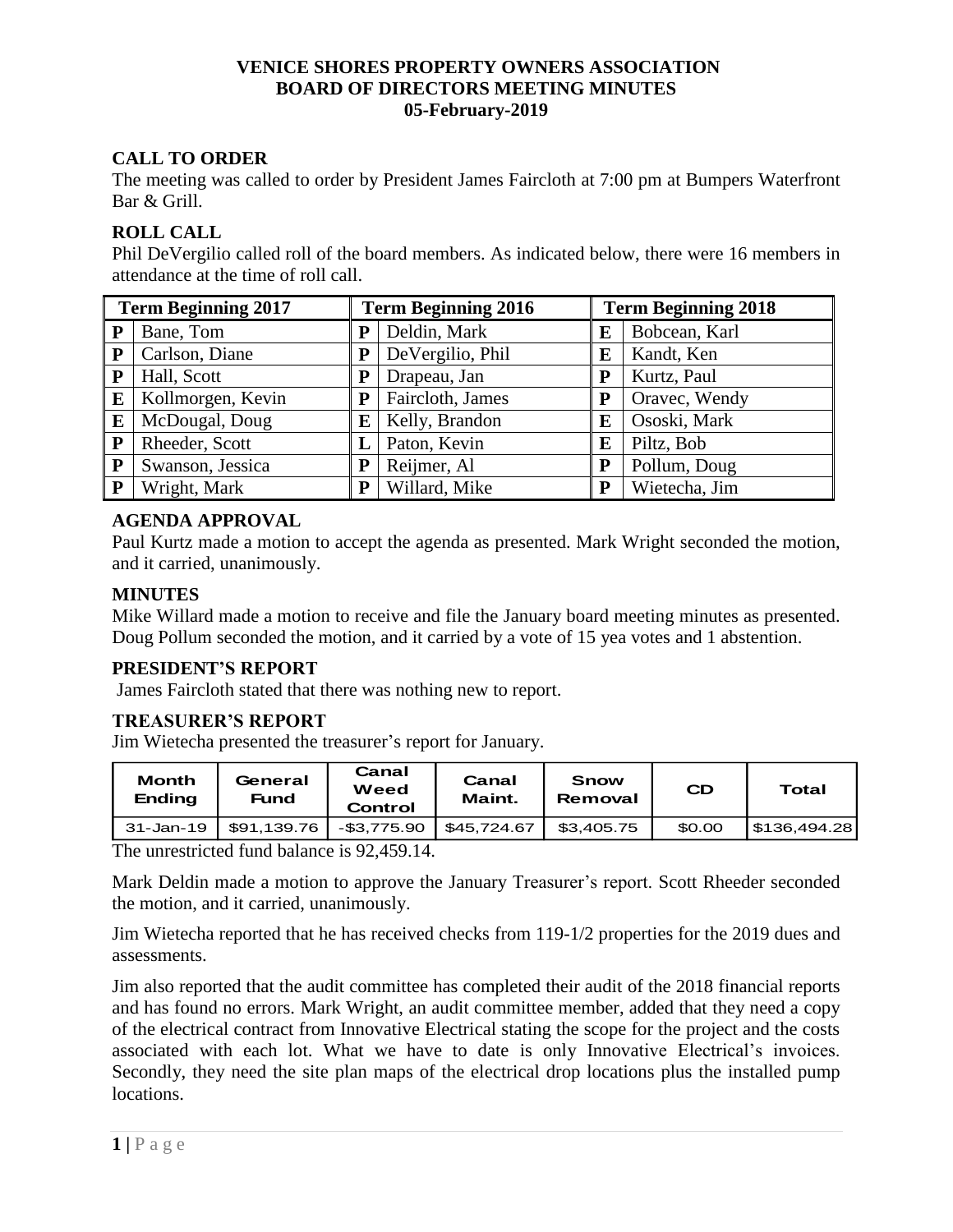## **VENICE SHORES PROPERTY OWNERS ASSOCIATION BOARD OF DIRECTORS MEETING MINUTES 05-February-2019**

### **RECORD RETENTION/WEB REPORT**

The record retention secretary was not in attendance.

## **CORRESPONDING SECRETARY'S REPORT**

The corresponding secretary was not in attendance.

## **SOCIAL MEDIA**

It was reported that a homeowner had offered thanks to those who saw to it that the road drainage pumps were in operation during the recent thaw.

## **CANAL COMMITTEE**

Mark Wright stated that there was nothing new to report.

*Kevin Paton entered the meeting.*

### **MAINTENANCE COMMITTEE**

Doug Pollum reported that several road drainage pumps were in operation Sunday, Monday, and Tuesday, and that they had performed as designed.

Doug Pollum reported that he has still received no response from the MCDR regarding his inquiries concerning replacement of the culverts under San Juan (2 places) and Bayhaven. However, the county has installed steel plate over the San Juan road surface at the end of canal 3. Assuming that the MCDR plans to replace the culvert at all three locations, discussion took place on the size and shape of those culverts. Mark Wright reminded the board that the board was given several options for the recent replacement of the culvert under Clairpointe. Direct replacement of the culvert was ultimately approved by the board and was done at no cost to Venice Shores. The options quoted at that time required financial participation by Venice Shores. President Faircloth asked that the options and pricing for the Clairpointe culvert be available at the March board meeting, so the board could be prepared with a decision when proposals are presented by the MCDR. Until then, President Faircloth asked to table further discussion.

### **BUILDING COMMITTEE**

Mark Wright reported that chairman, Brandon Kelly, has requested that someone else take the position of chairman, but that he is willing to remain as a committee member. Mark Wright also reported that Mark Ososki has agreed to accept the position of committee chair. Mark Wright made a motion to accept Brandon Kelly's resignation and Mark Ososki's appointment. Mike Willard seconded the motion, and it carried, unanimously.

Regarding the out-of-spec house on Windmill, homeowners Ken and Mary Rinke were in attendance at the meeting. Ken produced a print with the Venice Shores approval stamp with two signatures. Ken identified one signature as that of Bob Piltz. The other signature could not be identified. There were no calculations of masonry to trim ratio. Also, the chimney material was not identified on the print. However, Ken volunteered to cover the chimney with stone. Mark Wright stated that there are other prints with some differences. After some discussion, President Faircloth asked that the building committee members meet with the homeowners and prepare a recommendation for presentation to the board at the March meeting. Mark Wright made a motion to table the subject until the March meeting. Doug Pollum seconded the motion, and it carried, unanimously.